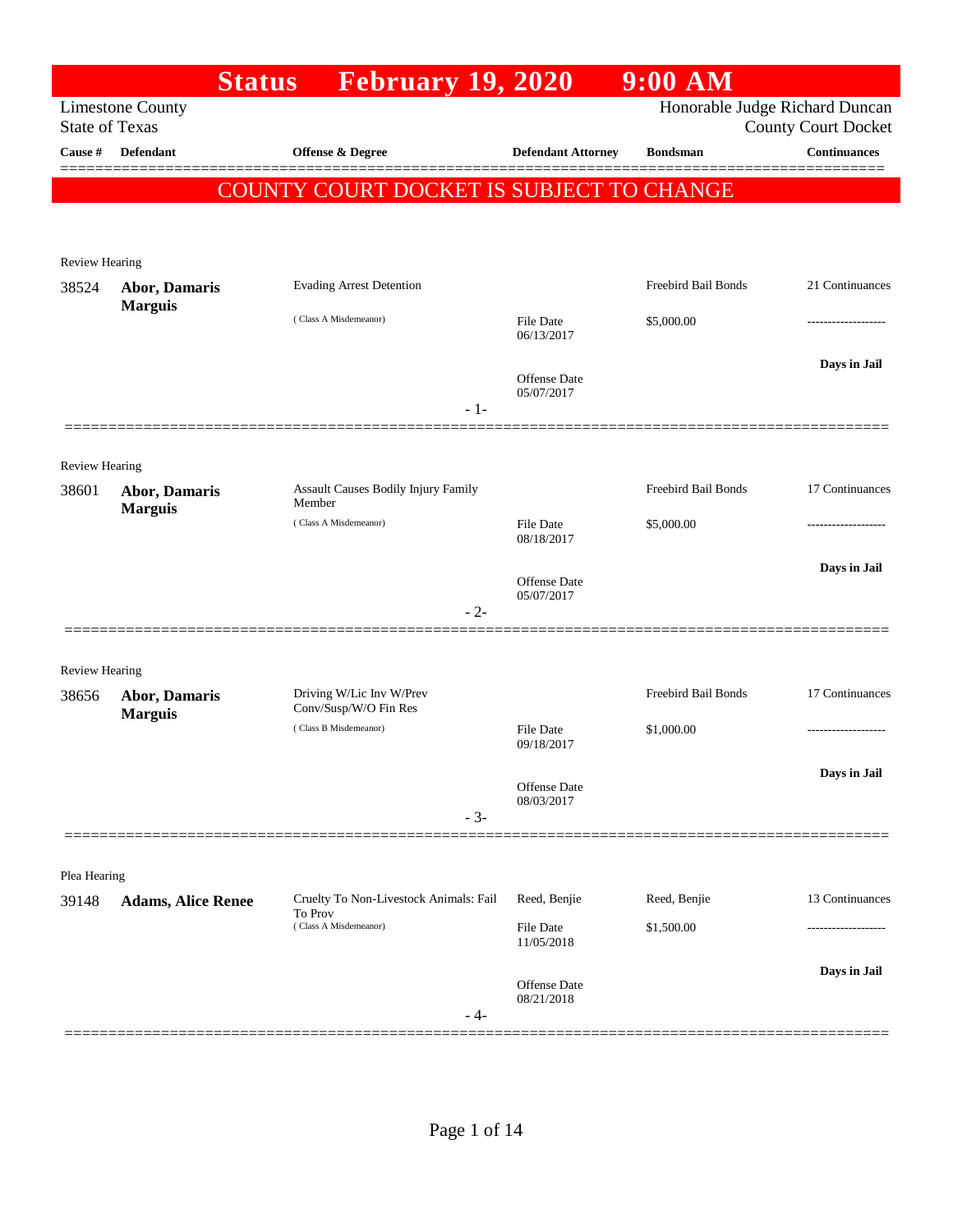|                       | <b>Status</b>                     | <b>February 19, 2020</b>                                         |                                   | $9:00$ AM                       |                                                   |
|-----------------------|-----------------------------------|------------------------------------------------------------------|-----------------------------------|---------------------------------|---------------------------------------------------|
| <b>State of Texas</b> | <b>Limestone County</b>           |                                                                  |                                   |                                 | Honorable Judge Richard Duncan                    |
| <b>Cause</b> #        | <b>Defendant</b>                  | Offense & Degree                                                 | <b>Defendant Attorney</b>         | <b>Bondsman</b>                 | <b>County Court Docket</b><br><b>Continuances</b> |
|                       |                                   |                                                                  |                                   |                                 |                                                   |
|                       |                                   | COUNTY COURT DOCKET IS SUBJECT TO CHANGE                         |                                   |                                 |                                                   |
|                       |                                   |                                                                  |                                   |                                 |                                                   |
| <b>Status Hearing</b> |                                   |                                                                  |                                   |                                 |                                                   |
| 39521                 | <b>Anderson, Destiny</b>          | Driving W/Lic Inv W/Prev<br>Conv/Susp/W/O Fin Res                |                                   | County Bail Bonds               | 1 Continuances                                    |
|                       | Dawn                              | (Class B Misdemeanor)                                            | File Date                         | \$2,000.00                      |                                                   |
|                       |                                   |                                                                  | 12/03/2019                        |                                 |                                                   |
|                       |                                   |                                                                  | Offense Date                      |                                 | Days in Jail                                      |
|                       |                                   | $-5-$                                                            | 10/31/2019                        |                                 |                                                   |
|                       |                                   |                                                                  |                                   |                                 |                                                   |
| <b>Status Hearing</b> |                                   |                                                                  |                                   |                                 |                                                   |
| 39513                 | Anthony, Maxell<br><b>Antwand</b> | Fail To Identify Fugitive Intent Give<br>False Info              | Reed, Benjie                      | Freebird Bail Bonds             | 2 Continuances                                    |
|                       |                                   | (Class A Misdemeanor)                                            | File Date<br>11/15/2019           | \$3,000.00                      |                                                   |
|                       |                                   |                                                                  |                                   |                                 | Days in Jail                                      |
|                       |                                   |                                                                  | Offense Date<br>08/20/2019        |                                 |                                                   |
|                       |                                   | $-6-$                                                            |                                   |                                 |                                                   |
|                       |                                   |                                                                  |                                   |                                 |                                                   |
| <b>Status Hearing</b> |                                   |                                                                  |                                   |                                 |                                                   |
| 39506                 | Bailon, Arturo Ayala              | Criminal Mischief $\ge$ \$750 < \$2,500<br>(Class A Misdemeanor) | File Date                         | County Bail Bonds<br>\$2,500.00 | 2 Continuances                                    |
|                       |                                   |                                                                  | 11/05/2019                        |                                 |                                                   |
|                       |                                   |                                                                  | Offense Date                      |                                 | Days in Jail                                      |
|                       |                                   | $-7-$                                                            | 07/20/2019                        |                                 |                                                   |
|                       |                                   |                                                                  |                                   |                                 |                                                   |
| <b>Status Hearing</b> |                                   |                                                                  |                                   |                                 |                                                   |
| 39533                 | Boyd, Kimberly Ann                | Driving While Intoxicated Bac >=0.15                             | Reed, Stephen M.                  | Personal Bond                   | 1 Continuances                                    |
|                       |                                   | (Class A Misdemeanor)                                            | File Date<br>12/18/2019           | \$2,000.00                      | ------------------                                |
|                       |                                   |                                                                  |                                   |                                 | Days in Jail                                      |
|                       |                                   |                                                                  | <b>Offense</b> Date<br>09/21/2019 |                                 |                                                   |
|                       |                                   | $-8-$                                                            |                                   |                                 |                                                   |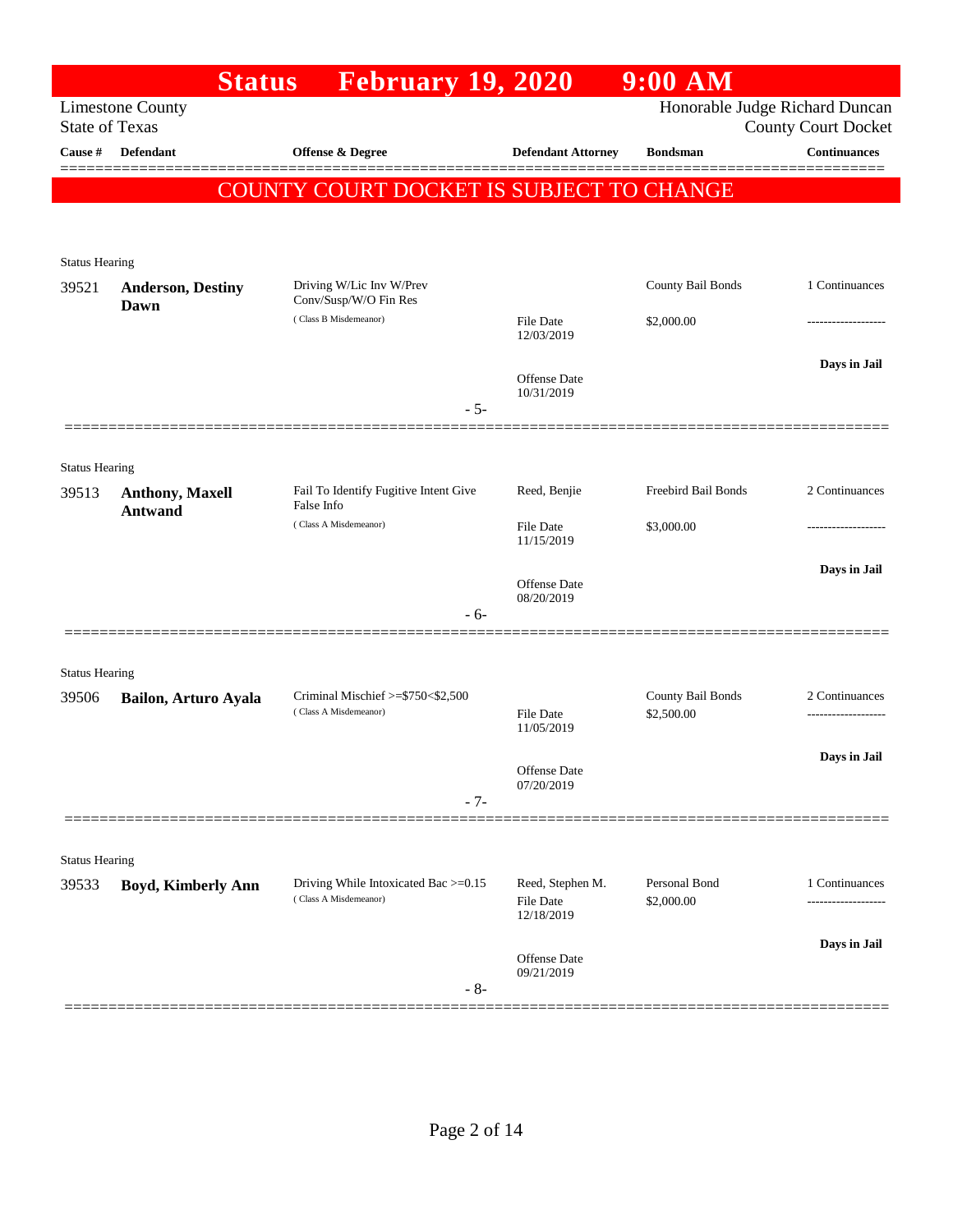|                                |                            | <b>Status</b> | <b>February 19, 2020</b>                                      |        |                                    | $9:00$ AM                                    |                                     |
|--------------------------------|----------------------------|---------------|---------------------------------------------------------------|--------|------------------------------------|----------------------------------------------|-------------------------------------|
| <b>State of Texas</b>          | <b>Limestone County</b>    |               |                                                               |        |                                    | Honorable Judge Richard Duncan               | <b>County Court Docket</b>          |
| Cause #                        | Defendant                  |               | Offense & Degree                                              |        | <b>Defendant Attorney</b>          | <b>Bondsman</b>                              | <b>Continuances</b>                 |
|                                |                            |               | COUNTY COURT DOCKET IS SUBJECT TO CHANGE                      |        |                                    |                                              |                                     |
|                                |                            |               |                                                               |        |                                    |                                              |                                     |
|                                |                            |               |                                                               |        |                                    |                                              |                                     |
| <b>Status Hearing</b><br>39124 | Busby, Robert O.           |               | Theft Prop $>= $100 < $750$                                   |        | Reed, Benjie                       | <b>Budget Bail Bonds</b>                     | 2 Continuances                      |
|                                |                            |               | (Class B Misdemeanor)                                         |        | <b>File Date</b><br>10/23/2018     | \$1,000.00                                   | .                                   |
|                                |                            |               |                                                               |        |                                    |                                              | Days in Jail                        |
|                                |                            |               |                                                               |        | Offense Date<br>11/14/2017         |                                              |                                     |
|                                |                            |               |                                                               | $-9-$  |                                    |                                              |                                     |
|                                |                            |               |                                                               |        |                                    |                                              |                                     |
| <b>Status Hearing</b>          |                            |               |                                                               |        |                                    |                                              |                                     |
| 39333                          | <b>Clabby, Robert Glen</b> |               | Driving While Intoxicated Bac >=0.15<br>(Class A Misdemeanor) |        | Martinez, Phil<br><b>File Date</b> | <b>Brazos River Bail Bonds</b><br>\$1,000.00 | 5 Continuances<br>----------------- |
|                                |                            |               |                                                               |        | 04/24/2019                         |                                              |                                     |
|                                |                            |               |                                                               |        | Offense Date                       |                                              | Days in Jail                        |
|                                |                            |               |                                                               | $-10-$ | 12/23/2018                         |                                              |                                     |
|                                |                            |               |                                                               |        |                                    |                                              |                                     |
| <b>Status Hearing</b>          |                            |               |                                                               |        |                                    |                                              |                                     |
| 39334                          | <b>Clabby, Robert Glen</b> |               | Driving W/Lic Inv W/Prev<br>Conv/Susp/W/O Fin Res             |        | Martinez, Phil                     | <b>Brazos River Bail Bonds</b>               | 5 Continuances                      |
|                                |                            |               | (Class B Misdemeanor)                                         |        | <b>File Date</b><br>04/24/2019     | \$1,000.00                                   |                                     |
|                                |                            |               |                                                               |        |                                    |                                              | Days in Jail                        |
|                                |                            |               |                                                               |        | Offense Date<br>12/23/2018         |                                              |                                     |
|                                |                            |               |                                                               | $-11-$ |                                    |                                              |                                     |
|                                |                            |               |                                                               |        |                                    |                                              |                                     |
| <b>Status Hearing</b>          |                            |               |                                                               |        |                                    |                                              |                                     |
| 39540                          | Dehart, Buffi Renee        |               | Poss Dangerous Drug<br>(Class A Misdemeanor)                  |        | Reed, Justin<br>File Date          | Freebird Bail Bonds<br>\$3,000.00            | 1 Continuances<br>                  |
|                                |                            |               |                                                               |        | 12/18/2019                         |                                              |                                     |
|                                |                            |               |                                                               |        | Offense Date                       |                                              | Days in Jail                        |
|                                |                            |               |                                                               | $-12-$ | 10/27/2019                         |                                              |                                     |
|                                |                            |               |                                                               |        |                                    |                                              |                                     |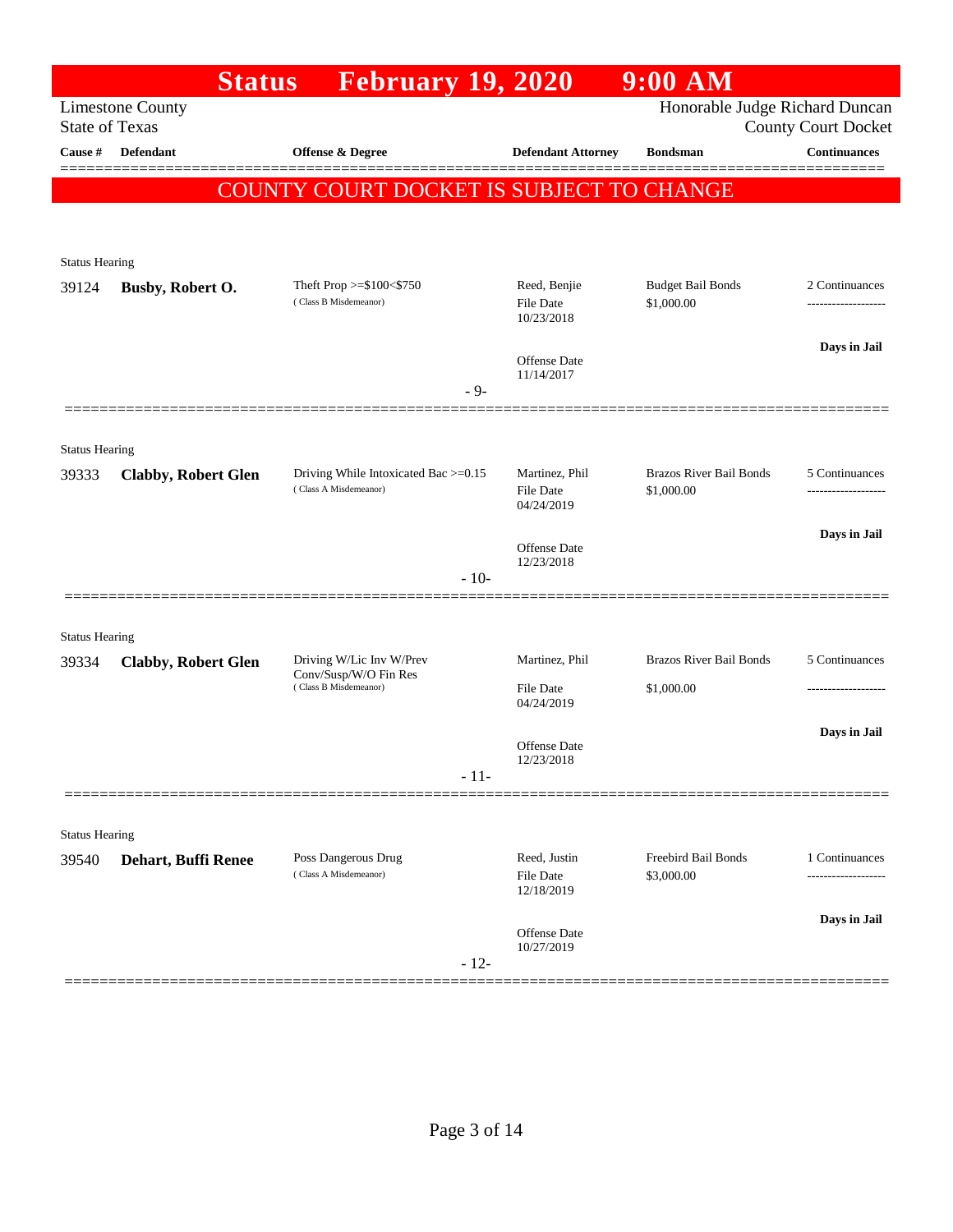|                                |                                   | <b>Status</b> | <b>February 19, 2020</b>                          |        |                                | $9:00$ AM           |                                                              |
|--------------------------------|-----------------------------------|---------------|---------------------------------------------------|--------|--------------------------------|---------------------|--------------------------------------------------------------|
| <b>State of Texas</b>          | <b>Limestone County</b>           |               |                                                   |        |                                |                     | Honorable Judge Richard Duncan<br><b>County Court Docket</b> |
| Cause #                        | <b>Defendant</b>                  |               | <b>Offense &amp; Degree</b>                       |        | <b>Defendant Attorney</b>      | <b>Bondsman</b>     | <b>Continuances</b>                                          |
|                                |                                   |               | COUNTY COURT DOCKET IS SUBJECT TO CHANGE          |        |                                |                     |                                                              |
|                                |                                   |               |                                                   |        |                                |                     |                                                              |
|                                |                                   |               |                                                   |        |                                |                     |                                                              |
| <b>Status Hearing</b><br>39541 | Dehart, Buffi Renee               |               | Poss Cs Pg $3 < 28g$                              |        | Reed, Justin                   | Freebird Bail Bonds | 1 Continuances                                               |
|                                |                                   |               | (Class A Misdemeanor)                             |        | <b>File Date</b>               | \$3,000.00          | ------------------                                           |
|                                |                                   |               |                                                   |        | 12/18/2019                     |                     |                                                              |
|                                |                                   |               |                                                   |        | Offense Date<br>10/27/2019     |                     | Days in Jail                                                 |
|                                |                                   |               |                                                   | $-13-$ |                                |                     |                                                              |
|                                |                                   |               |                                                   |        |                                |                     |                                                              |
| <b>Status Hearing</b>          |                                   |               |                                                   |        |                                |                     |                                                              |
| 38611                          | Dotson, Dominisha<br><b>Denay</b> |               | Driving W/Lic Inv W/Prev<br>Conv/Susp/W/O Fin Res |        | Moore, David E.                | Personal Bond       | 3 Continuances                                               |
|                                |                                   |               | (Class B Misdemeanor)                             |        | File Date<br>08/22/2017        | \$1,000.00          |                                                              |
|                                |                                   |               |                                                   |        |                                |                     | Days in Jail                                                 |
|                                |                                   |               |                                                   |        | Offense Date<br>06/22/2017     |                     |                                                              |
|                                |                                   |               |                                                   | $-14-$ |                                |                     |                                                              |
|                                |                                   |               |                                                   |        |                                |                     |                                                              |
| <b>Status Hearing</b>          |                                   |               |                                                   |        |                                |                     |                                                              |
| 38670                          | Dotson, Dominisha<br><b>Denay</b> |               | Bail Jumping And Fail To Appear                   |        | Moore, David E.                | Freebird Bail Bonds | 3 Continuances                                               |
|                                |                                   |               | (Class A Misdemeanor)                             |        | File Date<br>09/27/2017        | \$1,000.00          |                                                              |
|                                |                                   |               |                                                   |        |                                |                     | Days in Jail                                                 |
|                                |                                   |               |                                                   |        | Offense Date<br>09/07/2017     |                     |                                                              |
|                                |                                   |               |                                                   | $-15-$ |                                |                     |                                                              |
|                                |                                   |               |                                                   |        |                                |                     |                                                              |
| <b>Status Hearing</b><br>39515 | <b>Esquivel</b> , Juan            |               | Driving W/Lic Inv W/Prev                          |        |                                | County Bail Bonds   | 2 Continuances                                               |
|                                | <b>Antonio</b>                    |               | Conv/Susp/W/O Fin Res                             |        |                                |                     |                                                              |
|                                |                                   |               | (Class B Misdemeanor)                             |        | <b>File Date</b><br>11/15/2019 | \$2,000.00          |                                                              |
|                                |                                   |               |                                                   |        |                                |                     | Days in Jail                                                 |
|                                |                                   |               |                                                   |        | Offense Date<br>10/03/2019     |                     |                                                              |
|                                |                                   |               |                                                   | $-16-$ |                                |                     |                                                              |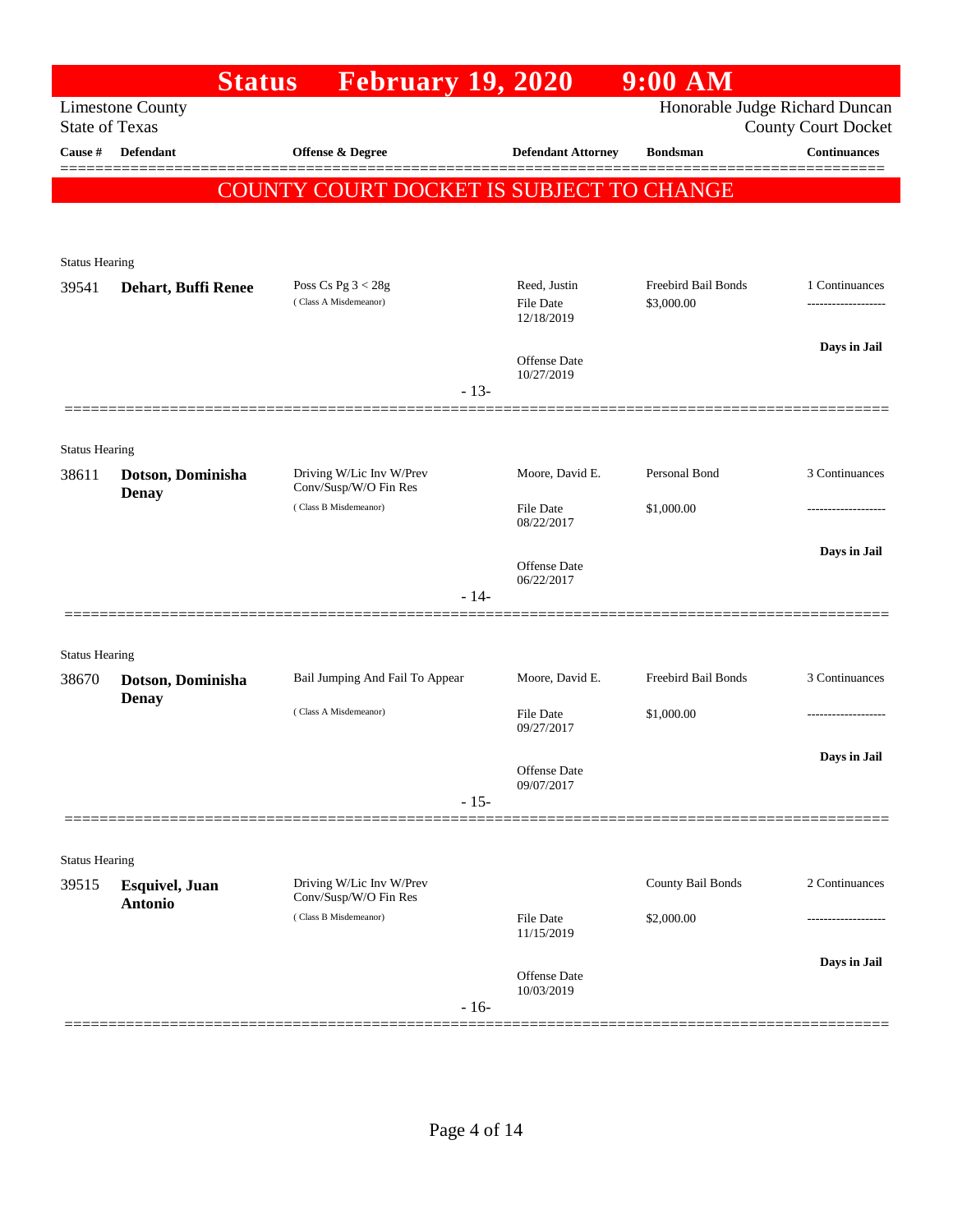|                       | <b>Status</b>              | February 19, 2020                               |        |                                | $9:00$ AM                  |                                                              |
|-----------------------|----------------------------|-------------------------------------------------|--------|--------------------------------|----------------------------|--------------------------------------------------------------|
| <b>State of Texas</b> | <b>Limestone County</b>    |                                                 |        |                                |                            | Honorable Judge Richard Duncan<br><b>County Court Docket</b> |
| <b>Cause #</b>        | Defendant                  | <b>Offense &amp; Degree</b>                     |        | <b>Defendant Attorney</b>      | <b>Bondsman</b>            | <b>Continuances</b>                                          |
|                       |                            | COUNTY COURT DOCKET IS SUBJECT TO CHANGE        |        |                                |                            |                                                              |
|                       |                            |                                                 |        |                                |                            |                                                              |
| <b>Review Hearing</b> |                            |                                                 |        |                                |                            |                                                              |
| 39378                 | Forge, Casey Leon          | Assault Cause Bodily Inj.                       |        | Reed, Justin                   | Personal Bond              | 4 Continuances                                               |
|                       |                            | (Class A Misdemeanor)                           |        | <b>File Date</b><br>06/14/2019 | \$2,500.00                 |                                                              |
|                       |                            |                                                 |        | Offense Date                   |                            | Days in Jail                                                 |
|                       |                            |                                                 | $-17-$ | 02/25/2019                     |                            |                                                              |
|                       |                            |                                                 |        |                                |                            |                                                              |
| <b>Review Hearing</b> |                            |                                                 |        |                                |                            |                                                              |
| 39155                 | Garza, Arlette             | Accident Involving Damage To<br>Vehicle>=\$200  |        | Moore, David E.                | County Bail Bonds          | 3 Continuances                                               |
|                       |                            | (Class B Misdemeanor)                           |        | <b>File Date</b><br>11/06/2018 | \$2,500.00                 | .                                                            |
|                       |                            |                                                 |        | Offense Date                   |                            | Days in Jail                                                 |
|                       |                            |                                                 | $-18-$ | 10/02/2018                     |                            |                                                              |
|                       |                            |                                                 |        |                                |                            |                                                              |
| <b>Status Hearing</b> |                            |                                                 |        |                                |                            |                                                              |
| 39500                 | <b>Glenn, Ashton Jeron</b> | Fail To Identify Giving False/Ficitious<br>Info |        |                                | Freebird Bail Bonds        | 2 Continuances                                               |
|                       |                            | (Class B Misdemeanor)                           |        | <b>File Date</b><br>10/31/2019 | \$2,000.00                 | -----------------                                            |
|                       |                            |                                                 |        |                                |                            | Days in Jail                                                 |
|                       |                            |                                                 |        | Offense Date<br>09/20/2019     |                            |                                                              |
|                       |                            |                                                 | $-19-$ |                                |                            |                                                              |
| <b>Status Hearing</b> |                            |                                                 |        |                                |                            |                                                              |
| 39525                 | Good, Colby Garrett        | Theft Prop >=\$750<\$2,500                      |        | Tate, Greg                     | <b>Freebird Bail Bonds</b> | 1 Continuances                                               |
|                       |                            | (Class A Misdemeanor)                           |        | File Date<br>12/03/2019        | \$5,000.00                 | ----------------                                             |
|                       |                            |                                                 |        | Offense Date                   |                            | Days in Jail                                                 |
|                       |                            |                                                 | $-20-$ | 07/18/2019                     |                            |                                                              |
|                       |                            |                                                 |        |                                |                            |                                                              |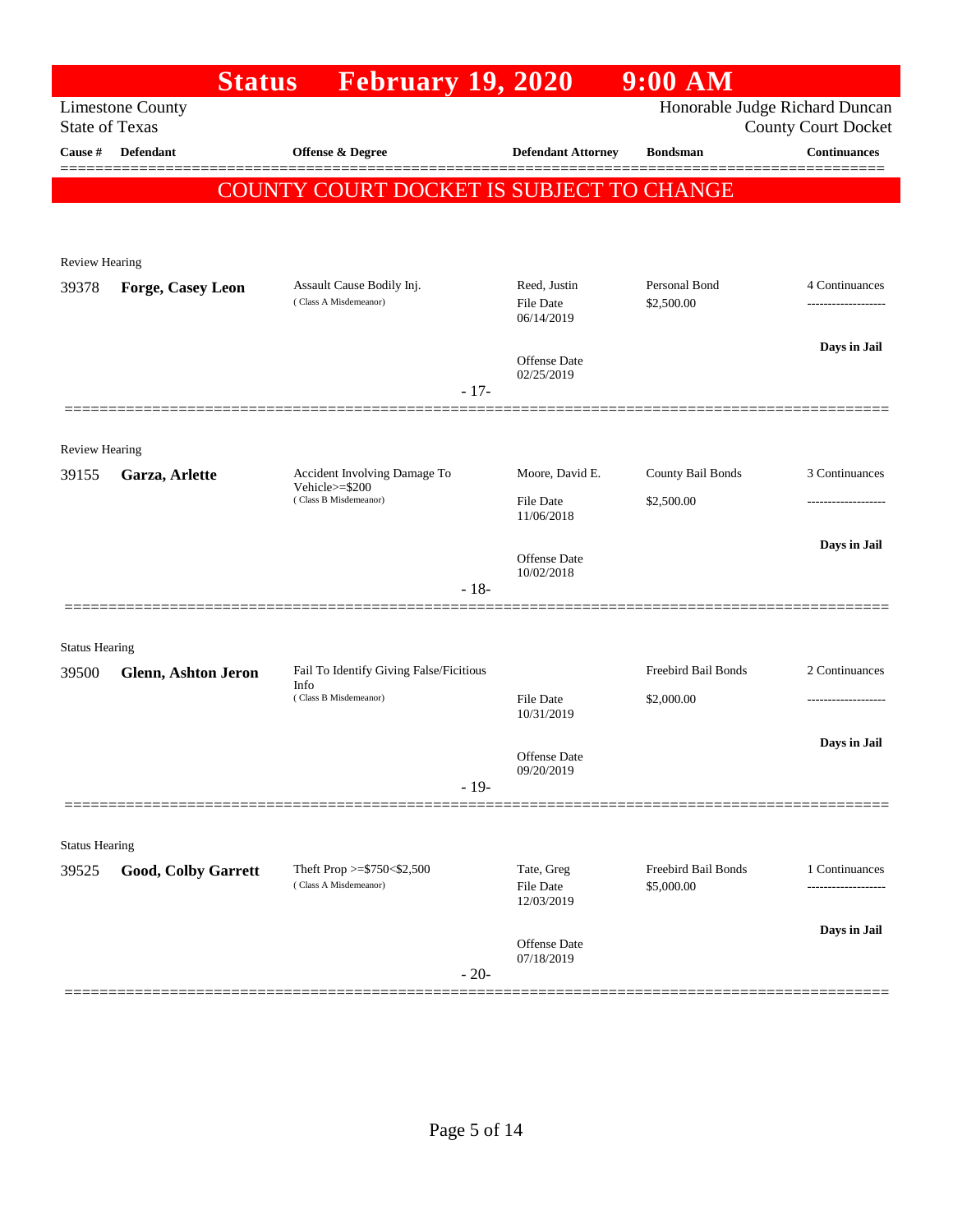|                                | <b>Status</b>                | <b>February 19, 2020</b>                                        |                                   | $9:00$ AM                       |                                                              |
|--------------------------------|------------------------------|-----------------------------------------------------------------|-----------------------------------|---------------------------------|--------------------------------------------------------------|
| <b>State of Texas</b>          | <b>Limestone County</b>      |                                                                 |                                   |                                 | Honorable Judge Richard Duncan<br><b>County Court Docket</b> |
| Cause #                        | <b>Defendant</b>             | Offense & Degree                                                | <b>Defendant Attorney</b>         | <b>Bondsman</b>                 | <b>Continuances</b>                                          |
|                                |                              | COUNTY COURT DOCKET IS SUBJECT TO CHANGE                        |                                   |                                 |                                                              |
|                                |                              |                                                                 |                                   |                                 |                                                              |
| <b>Status Hearing</b><br>39394 | Green, Christina             | Fail To Identify Giving False/Ficitious                         | Reed, Benjie                      | Reed, Benjie                    | 6 Continuances                                               |
|                                | Marie                        | Info<br>(Class B Misdemeanor)                                   | File Date<br>06/24/2019           | \$2,000.00                      | -----------------                                            |
|                                |                              | $-21-$                                                          | <b>Offense</b> Date<br>01/26/2019 |                                 | Days in Jail                                                 |
|                                |                              |                                                                 |                                   |                                 |                                                              |
| <b>Status Hearing</b>          |                              |                                                                 |                                   |                                 |                                                              |
| 39514                          | Hall, Lonnie James,          | Driving W/Lic Inv W/Prev<br>Conv/Susp/W/O Fin Res               | Reed, Justin                      | Personal Bond                   | 2 Continuances                                               |
|                                | Jr.                          | (Class B Misdemeanor)                                           | File Date<br>11/15/2019           | \$2,000.00                      | -----------------                                            |
|                                |                              | $-22-$                                                          | <b>Offense</b> Date<br>10/22/2019 |                                 | Days in Jail                                                 |
|                                |                              |                                                                 |                                   |                                 |                                                              |
| <b>Status Hearing</b>          |                              |                                                                 |                                   |                                 |                                                              |
| 39504                          | <b>Hall, Michael Anthony</b> | Viol Bond/Protective Order<br>(Class A Misdemeanor)             | File Date<br>11/05/2019           | County Bail Bonds<br>\$3,000.00 | 2 Continuances                                               |
|                                |                              |                                                                 | Offense Date<br>08/01/2019        |                                 | Days in Jail                                                 |
|                                |                              | $-23-$                                                          |                                   |                                 |                                                              |
| <b>Status Hearing</b>          |                              |                                                                 |                                   |                                 |                                                              |
| 39507                          | <b>Hall, Michael Anthony</b> | Terroristic Threat Of Family/Household<br>(Class A Misdemeanor) | File Date<br>11/06/2019           | Burkeen, Daniel<br>\$1,000.00   | 2 Continuances                                               |
|                                |                              |                                                                 |                                   |                                 | Days in Jail                                                 |
|                                |                              | $-24-$                                                          | Offense Date<br>07/31/2019        |                                 |                                                              |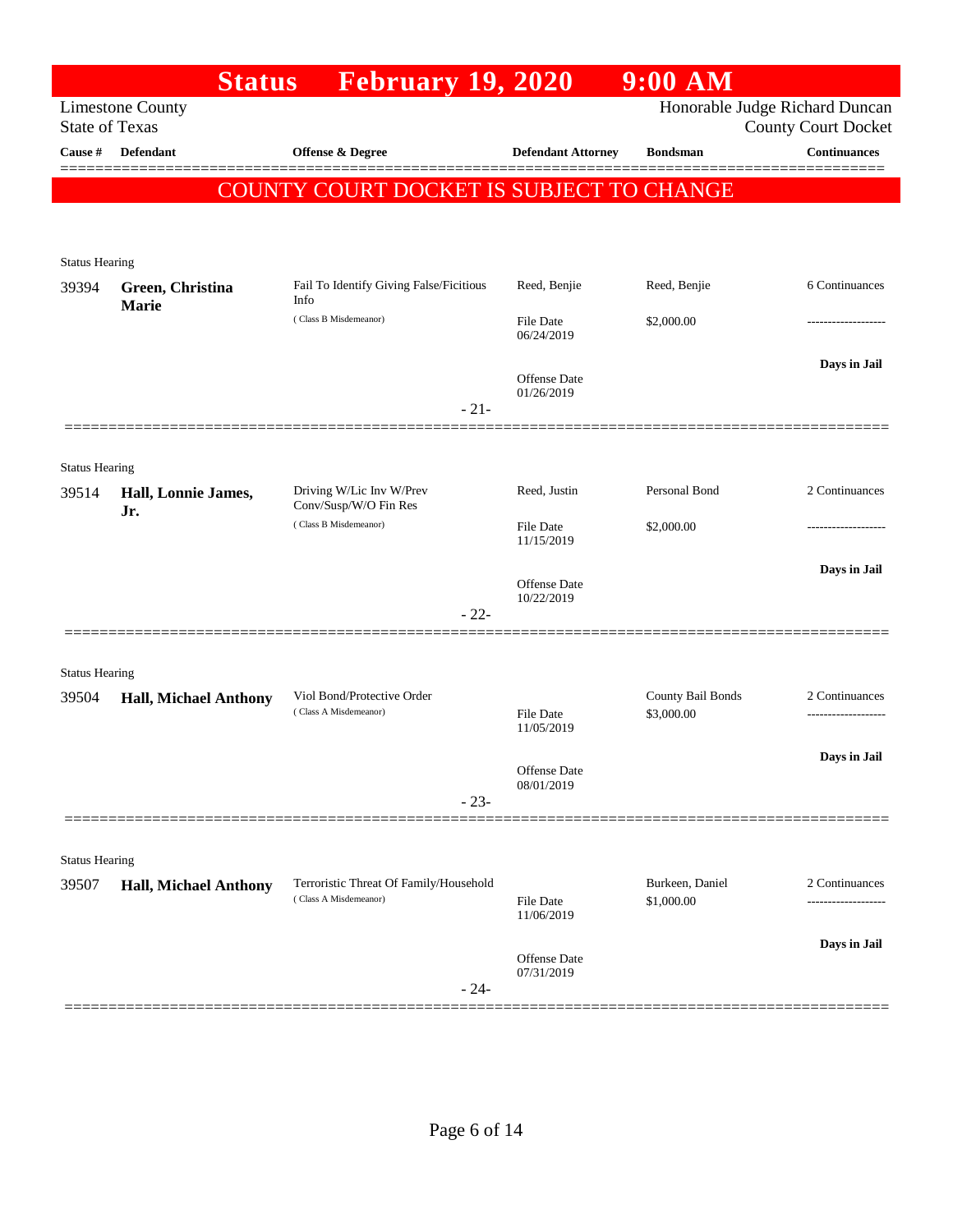|                                | <b>Limestone County</b>          | <b>February 19, 2020</b>                             |        |                                |                   |                                                              |
|--------------------------------|----------------------------------|------------------------------------------------------|--------|--------------------------------|-------------------|--------------------------------------------------------------|
| <b>State of Texas</b>          |                                  |                                                      |        |                                |                   | Honorable Judge Richard Duncan<br><b>County Court Docket</b> |
| Cause #                        | Defendant                        | <b>Offense &amp; Degree</b>                          |        | <b>Defendant Attorney</b>      | <b>Bondsman</b>   | <b>Continuances</b>                                          |
|                                |                                  | COUNTY COURT DOCKET IS SUBJECT TO CHANGE             |        |                                |                   |                                                              |
|                                |                                  |                                                      |        |                                |                   |                                                              |
| <b>Review Hearing</b>          |                                  |                                                      |        |                                |                   |                                                              |
| 39059                          | Hayes, Jenifer Blann             | Driving W/Lic Inv W/Prev                             |        | Reed, Benjie                   | Reed, Benjie      | 3 Continuances                                               |
|                                |                                  | Conv/Susp/W/O Fin Res<br>(Class B Misdemeanor)       |        | <b>File Date</b>               | \$3,500.00        |                                                              |
|                                |                                  |                                                      |        | 08/21/2018                     |                   |                                                              |
|                                |                                  |                                                      |        | <b>Offense Date</b>            |                   | Days in Jail                                                 |
|                                |                                  |                                                      | $-25-$ | 07/10/2018                     |                   |                                                              |
|                                |                                  |                                                      |        |                                |                   |                                                              |
| Review Hearing                 |                                  |                                                      |        |                                |                   |                                                              |
| 39380                          | Hobbs, Broderick<br>Ramon        | Poss Marij <2oz                                      |        | Tate, Greg                     | County Bail Bonds | 5 Continuances                                               |
|                                |                                  | (Class B Misdemeanor)                                |        | <b>File Date</b><br>06/14/2019 | \$1,000.00        |                                                              |
|                                |                                  |                                                      |        |                                |                   | Days in Jail                                                 |
|                                |                                  |                                                      |        | Offense Date<br>05/08/2019     |                   |                                                              |
|                                |                                  |                                                      | $-26-$ |                                |                   |                                                              |
|                                |                                  |                                                      |        |                                |                   |                                                              |
| <b>Status Hearing</b>          |                                  |                                                      |        |                                |                   |                                                              |
| 39498                          | Jennings, Edward<br><b>Dylan</b> | <b>Assault Causes Bodily Injury Family</b><br>Member |        | Reed, Justin                   | County Bail Bonds | 2 Continuances                                               |
|                                |                                  | (Class A Misdemeanor)                                |        | <b>File Date</b><br>10/31/2019 | \$3,000.00        | ------------------                                           |
|                                |                                  |                                                      |        |                                |                   | Days in Jail                                                 |
|                                |                                  |                                                      |        | Offense Date<br>07/09/2019     |                   |                                                              |
|                                |                                  |                                                      | $-27-$ |                                |                   |                                                              |
|                                |                                  |                                                      |        |                                |                   |                                                              |
| <b>Status Hearing</b><br>38832 | Lichty, Steven Ray, II           | Poss Marij <2oz                                      |        | Reed, Justin                   | Personal Bond     | 7 Continuances                                               |
|                                |                                  | (Class B Misdemeanor)                                |        | File Date<br>02/19/2018        | \$2,000.00        |                                                              |
|                                |                                  |                                                      |        |                                |                   | Days in Jail                                                 |
|                                |                                  |                                                      |        | Offense Date<br>01/27/2018     |                   |                                                              |
|                                |                                  |                                                      | $-28-$ |                                |                   |                                                              |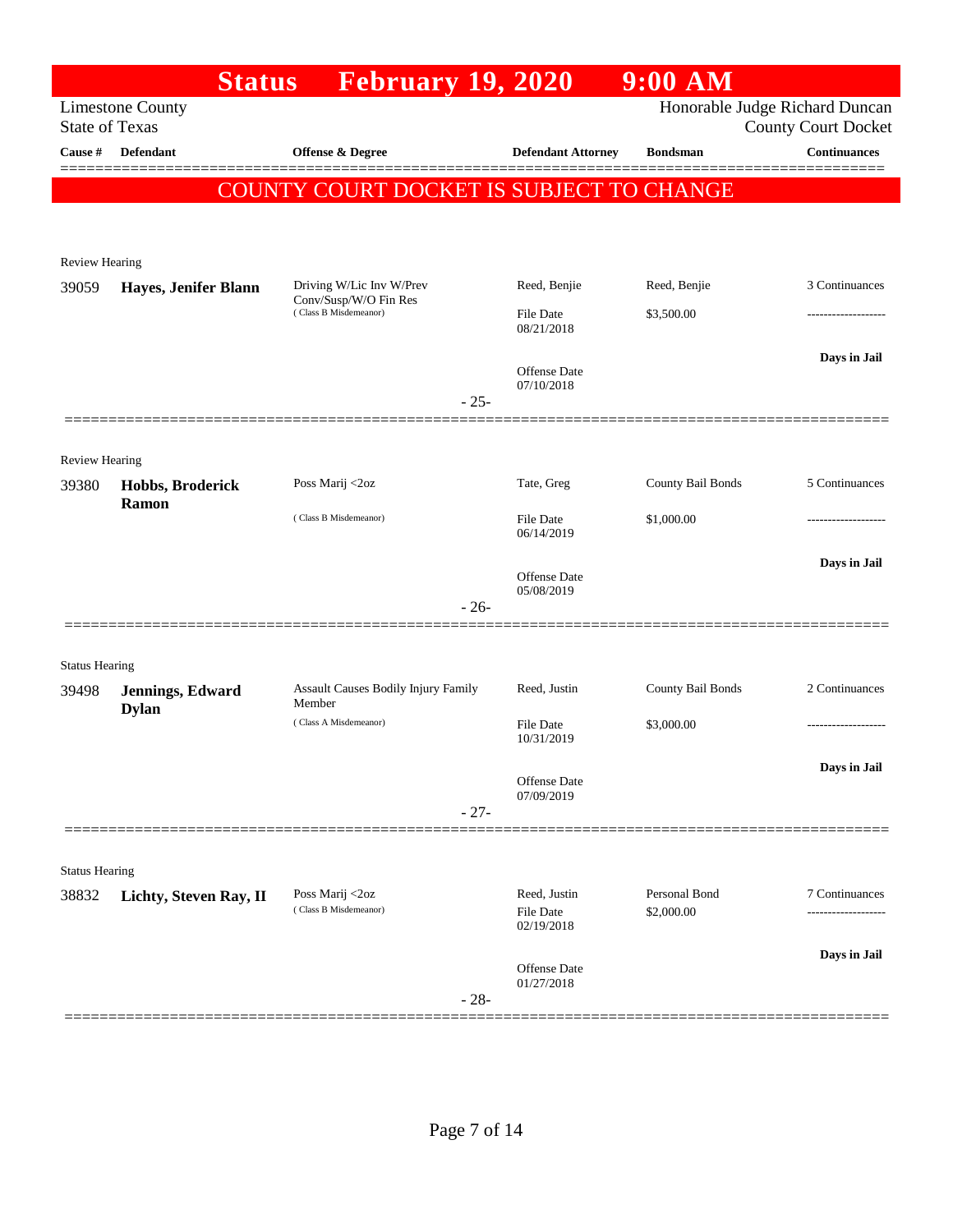|                                | <b>Status</b>                      | <b>February 19, 2020</b>                 |        |                                   | $9:00$ AM                      |                               |
|--------------------------------|------------------------------------|------------------------------------------|--------|-----------------------------------|--------------------------------|-------------------------------|
| <b>State of Texas</b>          | <b>Limestone County</b>            |                                          |        |                                   | Honorable Judge Richard Duncan | <b>County Court Docket</b>    |
| <b>Cause #</b>                 | <b>Defendant</b>                   | <b>Offense &amp; Degree</b>              |        | <b>Defendant Attorney</b>         | <b>Bondsman</b>                | <b>Continuances</b><br>====== |
|                                |                                    | COUNTY COURT DOCKET IS SUBJECT TO CHANGE |        |                                   |                                |                               |
|                                |                                    |                                          |        |                                   |                                |                               |
|                                |                                    |                                          |        |                                   |                                |                               |
| <b>Status Hearing</b><br>38893 |                                    | Bail Jumping And Fail To Appear          |        | Reed, Justin                      | Reed, Justin                   | 7 Continuances                |
|                                | Lichty, Steven Ray, II             | (Class A Misdemeanor)                    |        | <b>File Date</b>                  | \$4,000.00                     |                               |
|                                |                                    |                                          |        | 04/23/2018                        |                                |                               |
|                                |                                    |                                          |        | Offense Date<br>04/12/2018        |                                | Days in Jail                  |
|                                |                                    |                                          | $-29-$ |                                   |                                |                               |
|                                |                                    |                                          |        |                                   |                                |                               |
| <b>Status Hearing</b>          |                                    |                                          |        |                                   |                                |                               |
| 39495                          | <b>Mack, Alton Maurice,</b><br>Jr. | Criminal Mischief >=\$100<\$750          |        |                                   | Freebird Bail Bonds            | 2 Continuances                |
|                                |                                    | (Class B Misdemeanor)                    |        | <b>File Date</b><br>10/31/2019    | \$1,000.00                     | ---------------               |
|                                |                                    |                                          |        |                                   |                                | Days in Jail                  |
|                                |                                    |                                          |        | Offense Date<br>10/05/2019        |                                |                               |
|                                |                                    |                                          | $-30-$ |                                   |                                |                               |
|                                |                                    |                                          |        |                                   |                                |                               |
| <b>Status Hearing</b>          |                                    |                                          |        |                                   |                                |                               |
| 39496                          | <b>Mack, Alton Maurice,</b><br>Jr. | Harrassment                              |        |                                   | Freebird Bail Bonds            | 2 Continuances                |
|                                |                                    | (Class B Misdemeanor)                    |        | <b>File Date</b><br>10/31/2019    | \$1,000.00                     | -----------------             |
|                                |                                    |                                          |        |                                   |                                | Days in Jail                  |
|                                |                                    |                                          |        | Offense Date<br>10/04/2019        |                                |                               |
|                                |                                    |                                          | $-31-$ |                                   |                                |                               |
|                                |                                    |                                          |        |                                   |                                |                               |
| <b>Status Hearing</b>          |                                    |                                          |        |                                   |                                |                               |
| 39520                          | Mack, Alton Maurice,<br>Jr.        | Criminal Trespass                        |        | Reed, Benjie                      | Reed, Bobby                    | 1 Continuances                |
|                                |                                    | (Class B Misdemeanor)                    |        | File Date<br>12/03/2019           | \$2,000.00                     |                               |
|                                |                                    |                                          |        |                                   |                                | Days in Jail                  |
|                                |                                    |                                          |        | <b>Offense Date</b><br>11/17/2019 |                                |                               |
|                                |                                    |                                          | $-32-$ |                                   |                                |                               |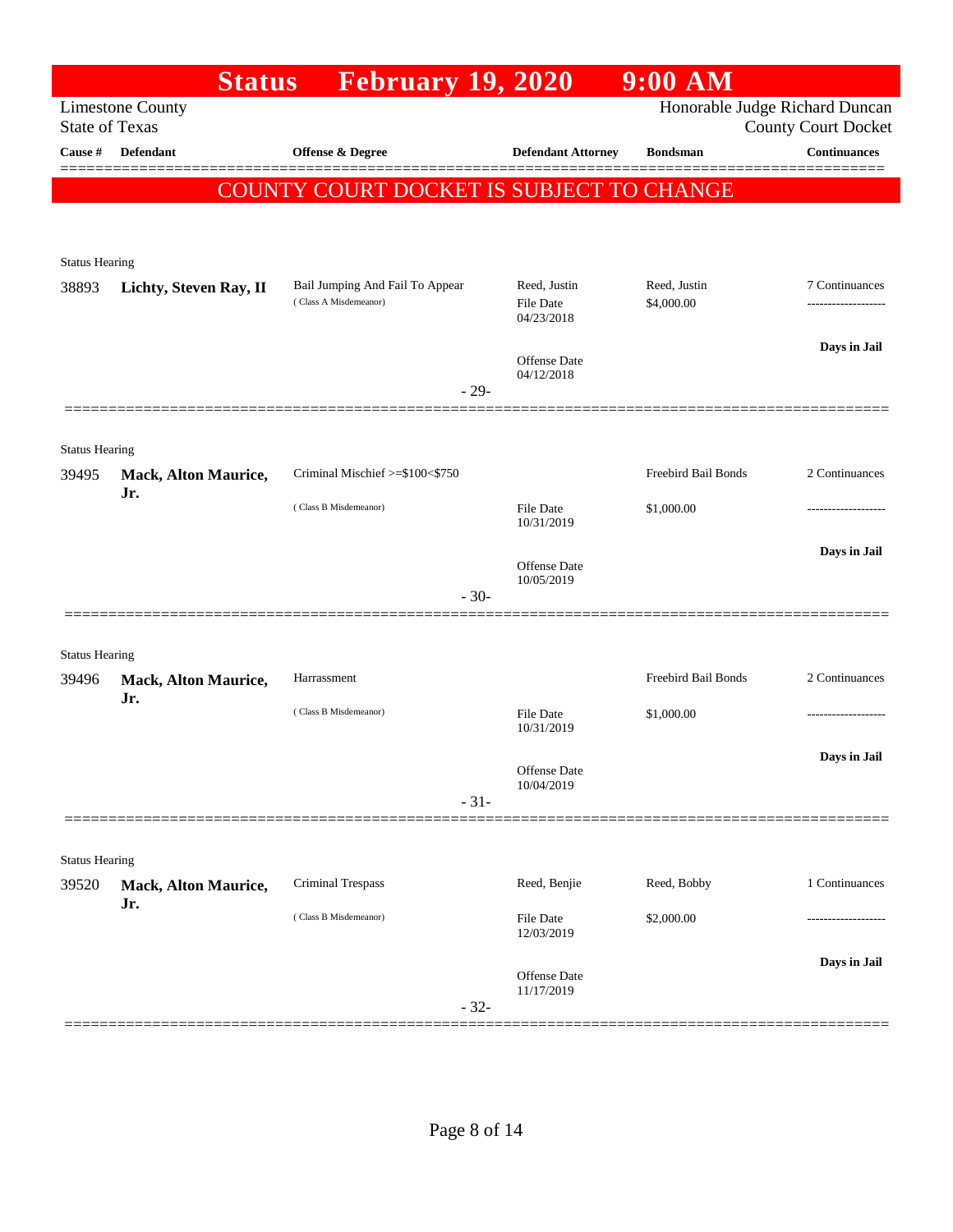|                                  | <b>Status</b>                    | <b>February 19, 2020</b>                       |        |                                | $9:00$ AM           |                                                   |
|----------------------------------|----------------------------------|------------------------------------------------|--------|--------------------------------|---------------------|---------------------------------------------------|
|                                  | <b>Limestone County</b>          |                                                |        |                                |                     | Honorable Judge Richard Duncan                    |
| <b>State of Texas</b><br>Cause # | <b>Defendant</b>                 | Offense & Degree                               |        | <b>Defendant Attorney</b>      | <b>Bondsman</b>     | <b>County Court Docket</b><br><b>Continuances</b> |
|                                  |                                  |                                                |        |                                |                     |                                                   |
|                                  |                                  | COUNTY COURT DOCKET IS SUBJECT TO CHANGE       |        |                                |                     |                                                   |
|                                  |                                  |                                                |        |                                |                     |                                                   |
| <b>Status Hearing</b>            |                                  |                                                |        |                                |                     |                                                   |
| 39487                            | <b>Martin, Angela Linette</b>    | Driving W/Lic Inv W/Prev                       |        | Reed, Benjie                   | Reed, Benjie        | 3 Continuances                                    |
|                                  |                                  | Conv/Susp/W/O Fin Res<br>(Class B Misdemeanor) |        | <b>File Date</b>               | \$2,000.00          | .                                                 |
|                                  |                                  |                                                |        | 10/04/2019                     |                     |                                                   |
|                                  |                                  |                                                |        | <b>Offense Date</b>            |                     | Days in Jail                                      |
|                                  |                                  |                                                | $-33-$ | 08/21/2019                     |                     |                                                   |
|                                  |                                  |                                                |        |                                |                     |                                                   |
|                                  |                                  |                                                |        |                                |                     |                                                   |
| <b>Status Hearing</b><br>39497   | Martinez-Jiminez,                | Driving While Intoxicated 2nd                  |        |                                | County Bail Bonds   | 2 Continuances                                    |
|                                  | <b>Jose Candelario</b>           |                                                |        |                                |                     |                                                   |
|                                  |                                  | (Class A Misdemeanor)                          |        | <b>File Date</b><br>10/31/2019 | \$3,000.00          | ---------------                                   |
|                                  |                                  |                                                |        |                                |                     | Days in Jail                                      |
|                                  |                                  |                                                |        | Offense Date<br>10/05/2019     |                     |                                                   |
|                                  |                                  |                                                | $-34-$ |                                |                     |                                                   |
|                                  |                                  |                                                |        |                                |                     |                                                   |
| Review Hearing                   |                                  |                                                |        |                                |                     |                                                   |
| 39100                            | Mendoza, Ricardo<br><b>Jesus</b> | Poss Marij <2oz                                |        |                                | Freebird Bail Bonds | 4 Continuances                                    |
|                                  |                                  | (Class B Misdemeanor)                          |        | File Date                      | \$2,000.00          |                                                   |
|                                  |                                  |                                                |        | 10/01/2018                     |                     |                                                   |
|                                  |                                  |                                                |        | Offense Date                   |                     | Days in Jail                                      |
|                                  |                                  |                                                | $-35-$ | 08/09/2018                     |                     |                                                   |
|                                  |                                  |                                                |        |                                |                     |                                                   |
| <b>Status Hearing</b>            |                                  |                                                |        |                                |                     |                                                   |
| 39064                            | Norman, Christopher              | Driving W/Lic Inv W/Prev                       |        | Reed, Benjie                   | Reed, Benjie        | 6 Continuances                                    |
|                                  | <b>Tobias</b>                    | Conv/Susp/W/O Fin Res<br>(Class B Misdemeanor) |        | File Date                      | \$1,000.00          |                                                   |
|                                  |                                  |                                                |        | 08/22/2018                     |                     |                                                   |
|                                  |                                  |                                                |        |                                |                     | Days in Jail                                      |
|                                  |                                  |                                                |        | Offense Date<br>07/18/2018     |                     |                                                   |
|                                  |                                  |                                                | $-36-$ |                                |                     |                                                   |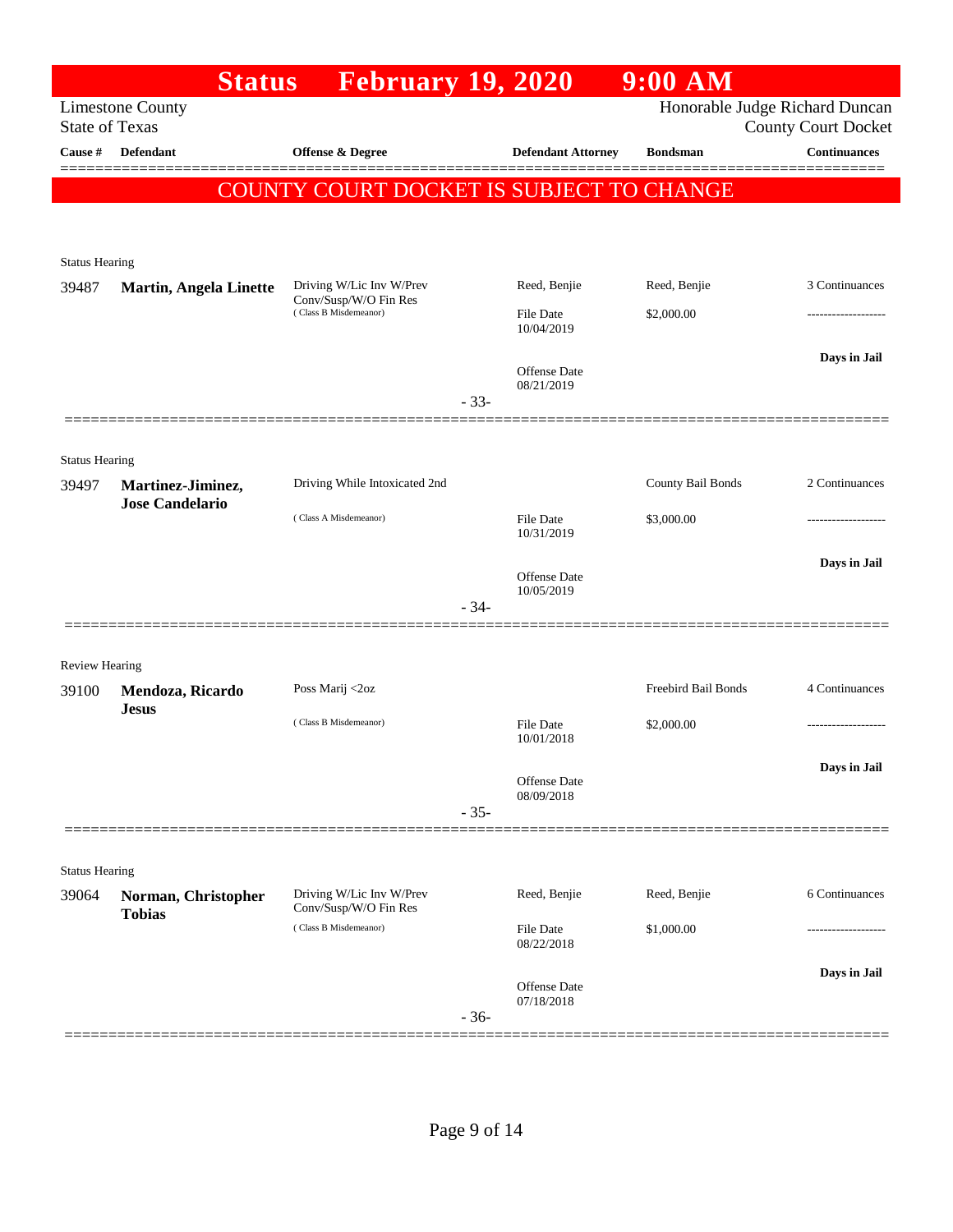|                                |                                      | <b>Status</b> | <b>February 19, 2020</b>                   |        |                                  | $9:00$ AM                  |                                                              |
|--------------------------------|--------------------------------------|---------------|--------------------------------------------|--------|----------------------------------|----------------------------|--------------------------------------------------------------|
| <b>State of Texas</b>          | <b>Limestone County</b>              |               |                                            |        |                                  |                            | Honorable Judge Richard Duncan<br><b>County Court Docket</b> |
| Cause #                        | Defendant                            |               | <b>Offense &amp; Degree</b>                |        | <b>Defendant Attorney</b>        | <b>Bondsman</b>            | <b>Continuances</b>                                          |
|                                |                                      |               | COUNTY COURT DOCKET IS SUBJECT TO CHANGE   |        |                                  |                            |                                                              |
| <b>Status Hearing</b>          |                                      |               |                                            |        |                                  |                            |                                                              |
| 39501                          | Perez, Dylan Ray                     | Member        | Assault Causes Bodily Injury Family        |        |                                  | Freebird Bail Bonds        | 2 Continuances                                               |
|                                |                                      |               | (Class A Misdemeanor)                      |        | <b>File Date</b><br>11/01/2019   | \$3,000.00                 |                                                              |
|                                |                                      |               |                                            | $-37-$ | Offense Date<br>05/17/2019       |                            | Days in Jail                                                 |
|                                |                                      |               |                                            |        |                                  |                            |                                                              |
| <b>Status Hearing</b>          |                                      |               | <b>Assault Causes Bodily Injury Family</b> |        | Reed, Benjie                     | Reed, Benjie               | 4 Continuances                                               |
| 39372                          | Perez, Jr., Juan                     | Member        | (Class A Misdemeanor)                      |        | <b>File Date</b>                 | \$8,500.00                 |                                                              |
|                                |                                      |               |                                            |        | 05/28/2019                       |                            |                                                              |
|                                |                                      |               |                                            |        | Offense Date<br>09/13/2018       |                            | Days in Jail                                                 |
|                                |                                      |               |                                            | $-39-$ |                                  |                            |                                                              |
| <b>Status Hearing</b>          |                                      |               |                                            |        |                                  |                            |                                                              |
| 39371                          | Perez, Juan, Jr.                     |               | Poss Marij <2oz<br>(Class B Misdemeanor)   |        | Reed, Benjie<br><b>File Date</b> | Reed, Benjie<br>\$2,000.00 | 4 Continuances<br>                                           |
|                                |                                      |               |                                            |        | 05/28/2019                       |                            |                                                              |
|                                |                                      |               |                                            |        | Offense Date                     |                            | Days in Jail                                                 |
|                                |                                      |               |                                            | $-38-$ | 09/13/2018                       |                            |                                                              |
|                                |                                      |               |                                            |        |                                  |                            |                                                              |
| <b>Status Hearing</b><br>39375 |                                      |               | Driving While Intoxicated/Open Alch        |        | Reed, Benjie                     | County Bail Bonds          | 6 Continuances                                               |
|                                | Ramirez-Serrato,<br><b>Sebastian</b> | Container     | (Class B Misdemeanor)                      |        | <b>File Date</b>                 | \$2,000.00                 |                                                              |
|                                |                                      |               |                                            |        | 06/04/2019                       |                            |                                                              |
|                                |                                      |               |                                            | $-40-$ | Offense Date<br>05/03/2019       |                            | Days in Jail                                                 |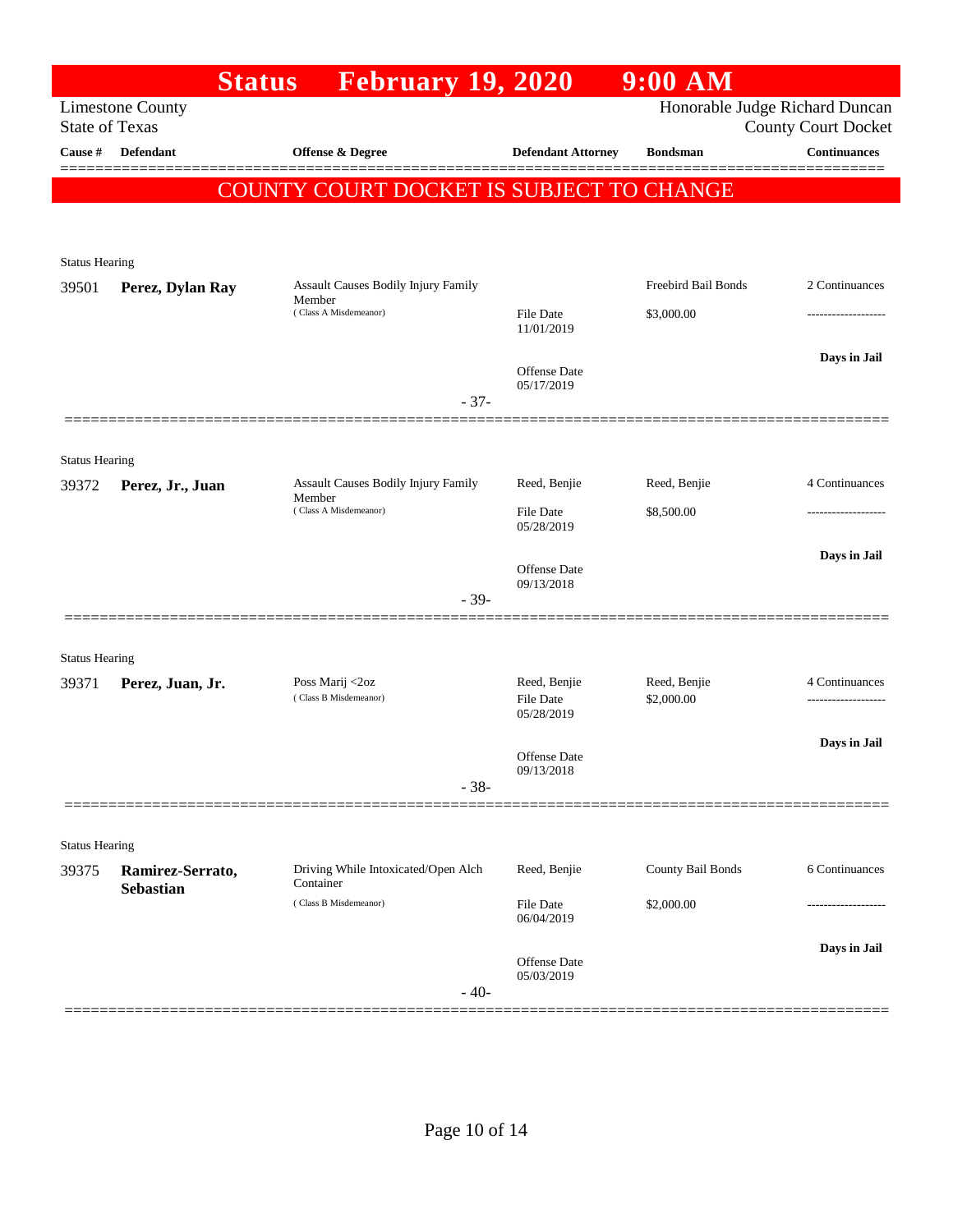|                       |                                  | <b>Status</b> February 19, 2020                            |        |                                         | $9:00$ AM                  |                                                              |
|-----------------------|----------------------------------|------------------------------------------------------------|--------|-----------------------------------------|----------------------------|--------------------------------------------------------------|
| <b>State of Texas</b> | <b>Limestone County</b>          |                                                            |        |                                         |                            | Honorable Judge Richard Duncan<br><b>County Court Docket</b> |
| Cause #               | <b>Defendant</b>                 | <b>Offense &amp; Degree</b>                                |        | <b>Defendant Attorney</b>               | <b>Bondsman</b>            | <b>Continuances</b>                                          |
|                       |                                  | COUNTY COURT DOCKET IS SUBJECT TO CHANGE                   |        |                                         |                            |                                                              |
|                       |                                  |                                                            |        |                                         |                            |                                                              |
| <b>Status Hearing</b> |                                  |                                                            |        |                                         |                            |                                                              |
| 39493                 | Richardson, Ethan<br>Lane        | Criminal Trespass                                          |        | Tate, Greg                              | County Bail Bonds          | 3 Continuances                                               |
|                       |                                  | (Class B Misdemeanor)                                      |        | File Date<br>10/23/2019                 | \$3,000.00                 |                                                              |
|                       |                                  |                                                            |        | <b>Offense Date</b><br>07/19/2019       |                            | Days in Jail                                                 |
|                       |                                  |                                                            | $-41-$ |                                         |                            |                                                              |
| <b>Status Hearing</b> |                                  |                                                            |        |                                         |                            |                                                              |
| 39444                 | <b>Robinson, Curtis</b><br>Lamar | Driving W/Lic Inv W/Prev<br>Conv/Susp/W/O Fin Res          |        |                                         | <b>Freebird Bail Bonds</b> | 5 Continuances                                               |
|                       |                                  | (Class B Misdemeanor)                                      |        | File Date<br>08/02/2019                 | \$2,000.00                 |                                                              |
|                       |                                  |                                                            |        | <b>Offense Date</b>                     |                            | Days in Jail                                                 |
|                       |                                  |                                                            | $-42-$ | 07/12/2019                              |                            |                                                              |
| <b>Status Hearing</b> |                                  |                                                            |        |                                         |                            |                                                              |
| 39461                 | Saldivar, Saul                   | Driving W/Lic Inv W/Prev<br>Conv/Susp/W/O Fin Res          |        | Reed, Justin                            | Reed, Justin               | 6 Continuances                                               |
|                       |                                  | (Class B Misdemeanor)                                      |        | <b>File Date</b><br>09/09/2019          | \$2,000.00                 |                                                              |
|                       |                                  |                                                            |        | Offense Date                            |                            | Days in Jail                                                 |
|                       |                                  |                                                            | $-43-$ | 08/09/2019                              |                            |                                                              |
|                       |                                  |                                                            |        |                                         |                            |                                                              |
| <b>Status Hearing</b> |                                  |                                                            |        |                                         |                            |                                                              |
| 39070                 | <b>Sims, Henry Lee</b>           | Resist Arrest Search Or Transport<br>(Class A Misdemeanor) |        | Reed, Justin<br>File Date<br>08/23/2018 | Reed, Justin<br>\$3,000.00 | 12 Continuances                                              |
|                       |                                  |                                                            | $-44-$ | Offense Date<br>08/12/2018              |                            | Days in Jail                                                 |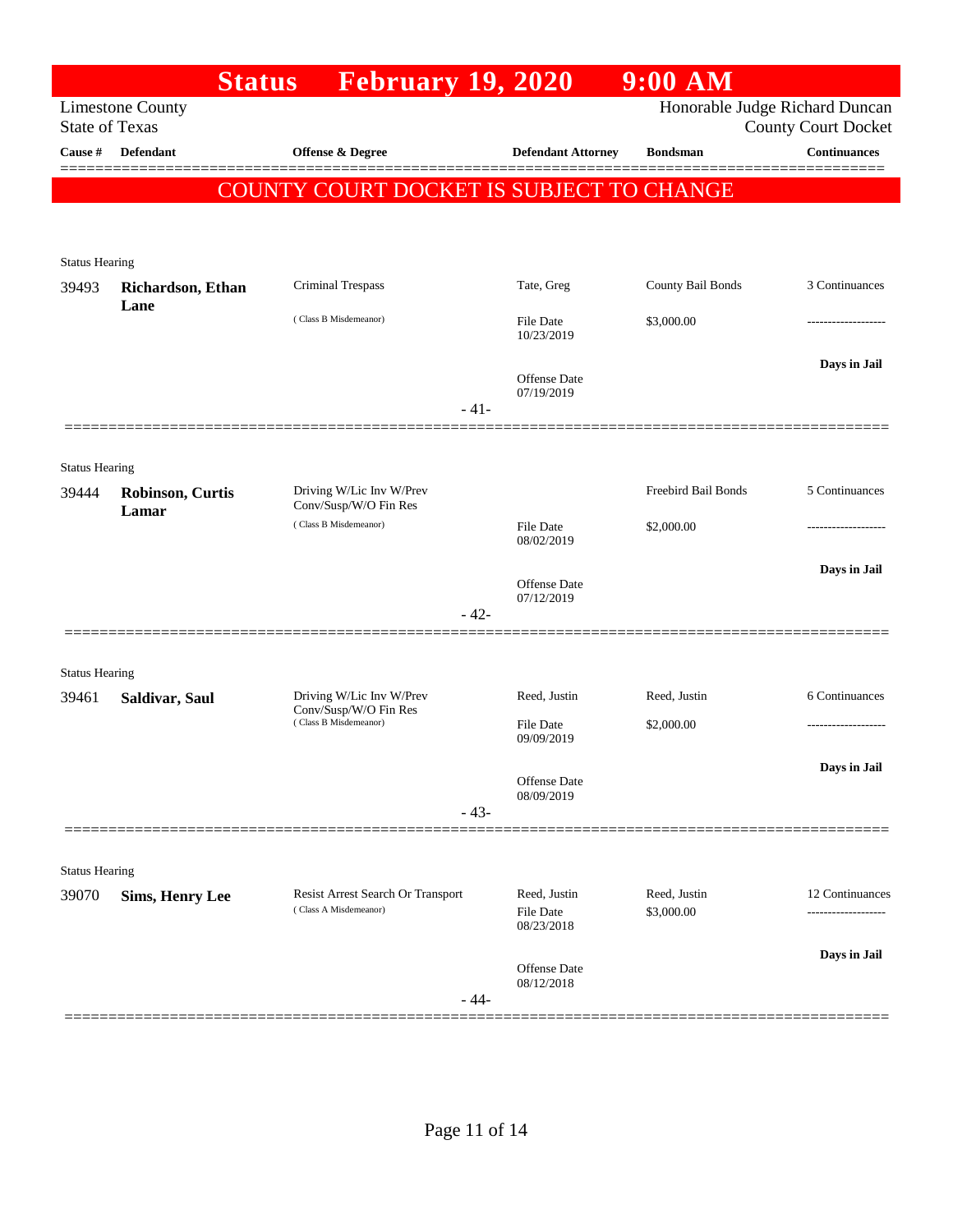| <b>Limestone County</b><br><b>State of Texas</b><br>Defendant<br>Cause #<br>Offense & Degree<br><b>Defendant Attorney</b><br><b>Bondsman</b><br>COUNTY COURT DOCKET IS SUBJECT TO CHANGE<br><b>Status Hearing</b><br>Criminal Mischief >=\$100<\$750<br>Reed, Justin<br>Reed, Justin<br>39071<br><b>Sims, Henry Lee</b><br>(Class B Misdemeanor)<br>File Date<br>\$1,000.00<br>08/23/2018<br>Offense Date | Honorable Judge Richard Duncan<br><b>County Court Docket</b><br><b>Continuances</b><br>12 Continuances<br>----------------- |
|-----------------------------------------------------------------------------------------------------------------------------------------------------------------------------------------------------------------------------------------------------------------------------------------------------------------------------------------------------------------------------------------------------------|-----------------------------------------------------------------------------------------------------------------------------|
|                                                                                                                                                                                                                                                                                                                                                                                                           |                                                                                                                             |
|                                                                                                                                                                                                                                                                                                                                                                                                           |                                                                                                                             |
|                                                                                                                                                                                                                                                                                                                                                                                                           |                                                                                                                             |
|                                                                                                                                                                                                                                                                                                                                                                                                           |                                                                                                                             |
|                                                                                                                                                                                                                                                                                                                                                                                                           |                                                                                                                             |
|                                                                                                                                                                                                                                                                                                                                                                                                           |                                                                                                                             |
|                                                                                                                                                                                                                                                                                                                                                                                                           |                                                                                                                             |
|                                                                                                                                                                                                                                                                                                                                                                                                           | Days in Jail                                                                                                                |
| 08/12/2018<br>$-45-$                                                                                                                                                                                                                                                                                                                                                                                      |                                                                                                                             |
|                                                                                                                                                                                                                                                                                                                                                                                                           |                                                                                                                             |
| <b>Status Hearing</b>                                                                                                                                                                                                                                                                                                                                                                                     |                                                                                                                             |
| Reed, Justin<br>Reed, Justin<br>Harrassment<br>39072<br><b>Sims, Henry Lee</b><br>(Class B Misdemeanor)<br>File Date<br>\$1,000.00                                                                                                                                                                                                                                                                        | 12 Continuances                                                                                                             |
| 08/23/2018                                                                                                                                                                                                                                                                                                                                                                                                |                                                                                                                             |
| Offense Date<br>08/12/2018                                                                                                                                                                                                                                                                                                                                                                                | Days in Jail                                                                                                                |
| - 46-                                                                                                                                                                                                                                                                                                                                                                                                     |                                                                                                                             |
|                                                                                                                                                                                                                                                                                                                                                                                                           |                                                                                                                             |
| <b>Status Hearing</b><br>Freebird Bail Bonds<br>Assault Causes Bodily Injury Family<br>Reed, Stephen M.<br>39478<br>Skierski, Leif Aaron                                                                                                                                                                                                                                                                  | 3 Continuances                                                                                                              |
| Member<br>(Class A Misdemeanor)<br><b>File Date</b><br>\$7,500.00                                                                                                                                                                                                                                                                                                                                         |                                                                                                                             |
| 10/01/2019                                                                                                                                                                                                                                                                                                                                                                                                | Days in Jail                                                                                                                |
| Offense Date<br>05/01/2019                                                                                                                                                                                                                                                                                                                                                                                |                                                                                                                             |
| $-47-$                                                                                                                                                                                                                                                                                                                                                                                                    |                                                                                                                             |
|                                                                                                                                                                                                                                                                                                                                                                                                           |                                                                                                                             |
| <b>Review Hearing</b><br>Driving W/Lic Inv W/Prev<br>Reed, Benjie<br>Reed, Benjie<br>39314<br>Talamantez, Pablo                                                                                                                                                                                                                                                                                           | 7 Continuances                                                                                                              |
| Conv/Susp/W/O Fin Res<br>Rodriguez<br>(Class B Misdemeanor)<br>File Date<br>\$2,000.00                                                                                                                                                                                                                                                                                                                    |                                                                                                                             |
| 04/09/2019                                                                                                                                                                                                                                                                                                                                                                                                |                                                                                                                             |
| Offense Date<br>02/04/2019                                                                                                                                                                                                                                                                                                                                                                                | Days in Jail                                                                                                                |
| $-48-$                                                                                                                                                                                                                                                                                                                                                                                                    |                                                                                                                             |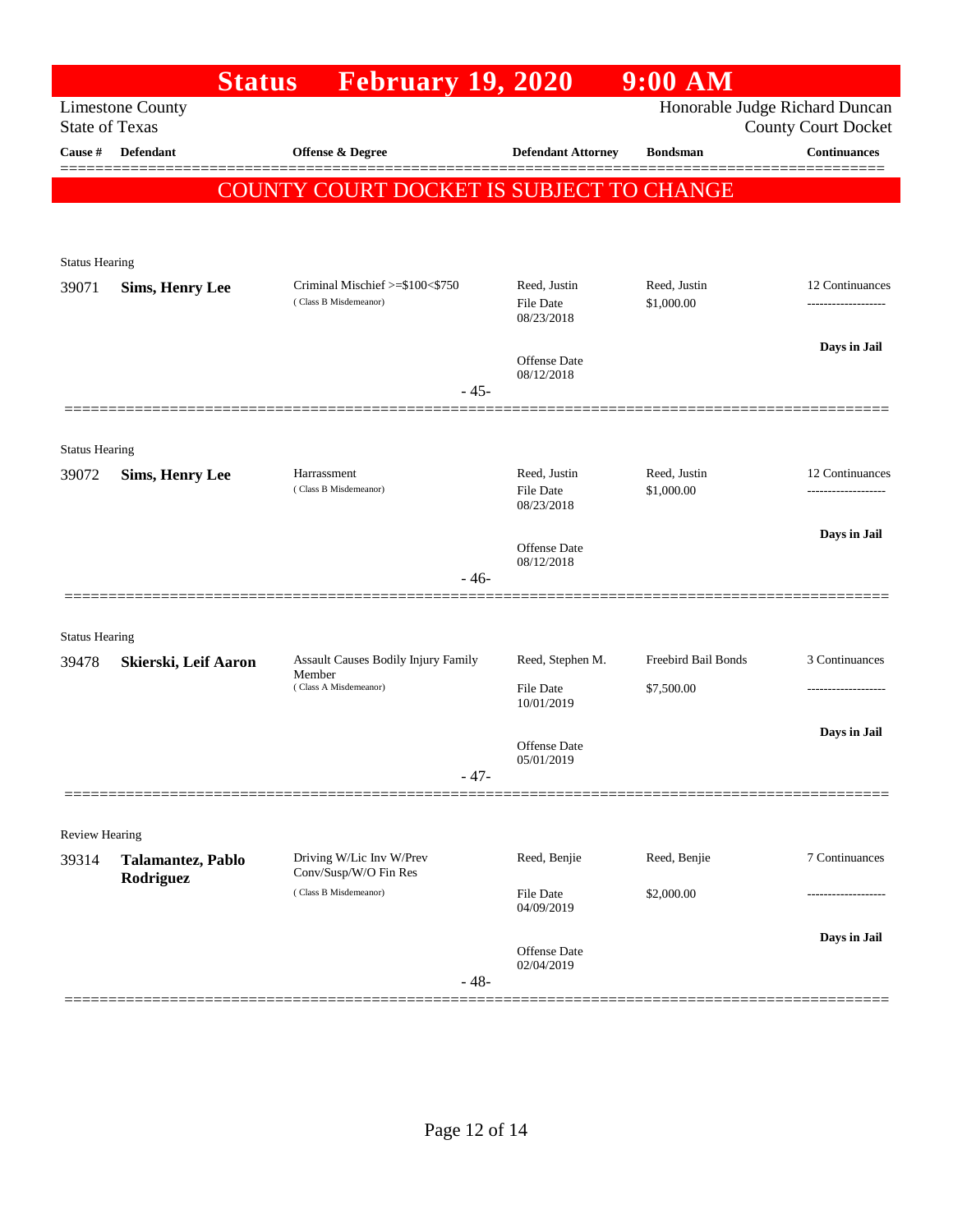|                                                                                                                  | <b>Status</b>                            | <b>February 19, 2020</b>                                                   |                                |                                         | $9:00$ AM                         |                                |  |  |
|------------------------------------------------------------------------------------------------------------------|------------------------------------------|----------------------------------------------------------------------------|--------------------------------|-----------------------------------------|-----------------------------------|--------------------------------|--|--|
| Honorable Judge Richard Duncan<br><b>Limestone County</b><br><b>State of Texas</b><br><b>County Court Docket</b> |                                          |                                                                            |                                |                                         |                                   |                                |  |  |
| Cause #                                                                                                          | <b>Defendant</b>                         | Offense & Degree                                                           |                                | <b>Defendant Attorney</b>               | <b>Bondsman</b>                   | <b>Continuances</b>            |  |  |
|                                                                                                                  |                                          | COUNTY COURT DOCKET IS SUBJECT TO CHANGE                                   |                                |                                         |                                   |                                |  |  |
|                                                                                                                  |                                          |                                                                            |                                |                                         |                                   |                                |  |  |
| <b>Status Hearing</b>                                                                                            |                                          |                                                                            |                                |                                         |                                   |                                |  |  |
| 39539                                                                                                            | <b>Teer, Jason Scott</b>                 | Driving W/Lic Inv W/Prev<br>Conv/Susp/W/O Fin Res<br>(Class B Misdemeanor) |                                |                                         | County Bail Bonds                 | 1 Continuances                 |  |  |
|                                                                                                                  |                                          |                                                                            | <b>File Date</b><br>12/18/2019 |                                         | \$2,500.00                        |                                |  |  |
|                                                                                                                  |                                          |                                                                            |                                | <b>Offense</b> Date                     |                                   | Days in Jail                   |  |  |
|                                                                                                                  |                                          |                                                                            | $-49-$                         | 11/05/2019                              |                                   |                                |  |  |
|                                                                                                                  |                                          |                                                                            |                                |                                         |                                   |                                |  |  |
| <b>Status Hearing</b>                                                                                            |                                          |                                                                            |                                |                                         |                                   |                                |  |  |
| 39538                                                                                                            | <b>Thornton, Jeremey</b><br><b>Shane</b> | Resist Arrest Search Or Transport                                          |                                |                                         | County Bail Bonds                 | 1 Continuances                 |  |  |
|                                                                                                                  |                                          | (Class A Misdemeanor)                                                      |                                | <b>File Date</b><br>12/18/2019          | \$5,000.00                        |                                |  |  |
|                                                                                                                  |                                          |                                                                            |                                | <b>Offense Date</b>                     |                                   | Days in Jail                   |  |  |
|                                                                                                                  |                                          |                                                                            | $-50-$                         | 11/05/2019                              |                                   |                                |  |  |
|                                                                                                                  |                                          |                                                                            |                                |                                         |                                   |                                |  |  |
| <b>Status Hearing</b>                                                                                            |                                          |                                                                            |                                |                                         |                                   |                                |  |  |
| 39512                                                                                                            | Walker, Cedric                           | Display Fictitious License Plate<br>(Class B Misdemeanor)                  |                                | <b>File Date</b>                        | Freebird Bail Bonds<br>\$2,000.00 | 2 Continuances                 |  |  |
|                                                                                                                  |                                          |                                                                            |                                | 11/13/2019                              |                                   |                                |  |  |
|                                                                                                                  |                                          |                                                                            |                                | Offense Date                            |                                   | Days in Jail                   |  |  |
|                                                                                                                  |                                          |                                                                            | $-51-$                         | 06/10/2019                              |                                   |                                |  |  |
|                                                                                                                  |                                          |                                                                            |                                |                                         |                                   |                                |  |  |
| <b>Status Hearing</b>                                                                                            |                                          |                                                                            |                                |                                         |                                   |                                |  |  |
| 39535                                                                                                            | West, Jimmie Bernard                     | Assault Cause Bodily Inj.<br>(Class A Misdemeanor)                         |                                | Reed, Benjie<br>File Date<br>12/18/2019 | Reed, Benjie<br>\$3,000.00        | 1 Continuances<br>------------ |  |  |
|                                                                                                                  |                                          |                                                                            |                                |                                         |                                   | Days in Jail                   |  |  |
|                                                                                                                  |                                          |                                                                            | $-52-$                         | Offense Date<br>10/23/2019              |                                   |                                |  |  |